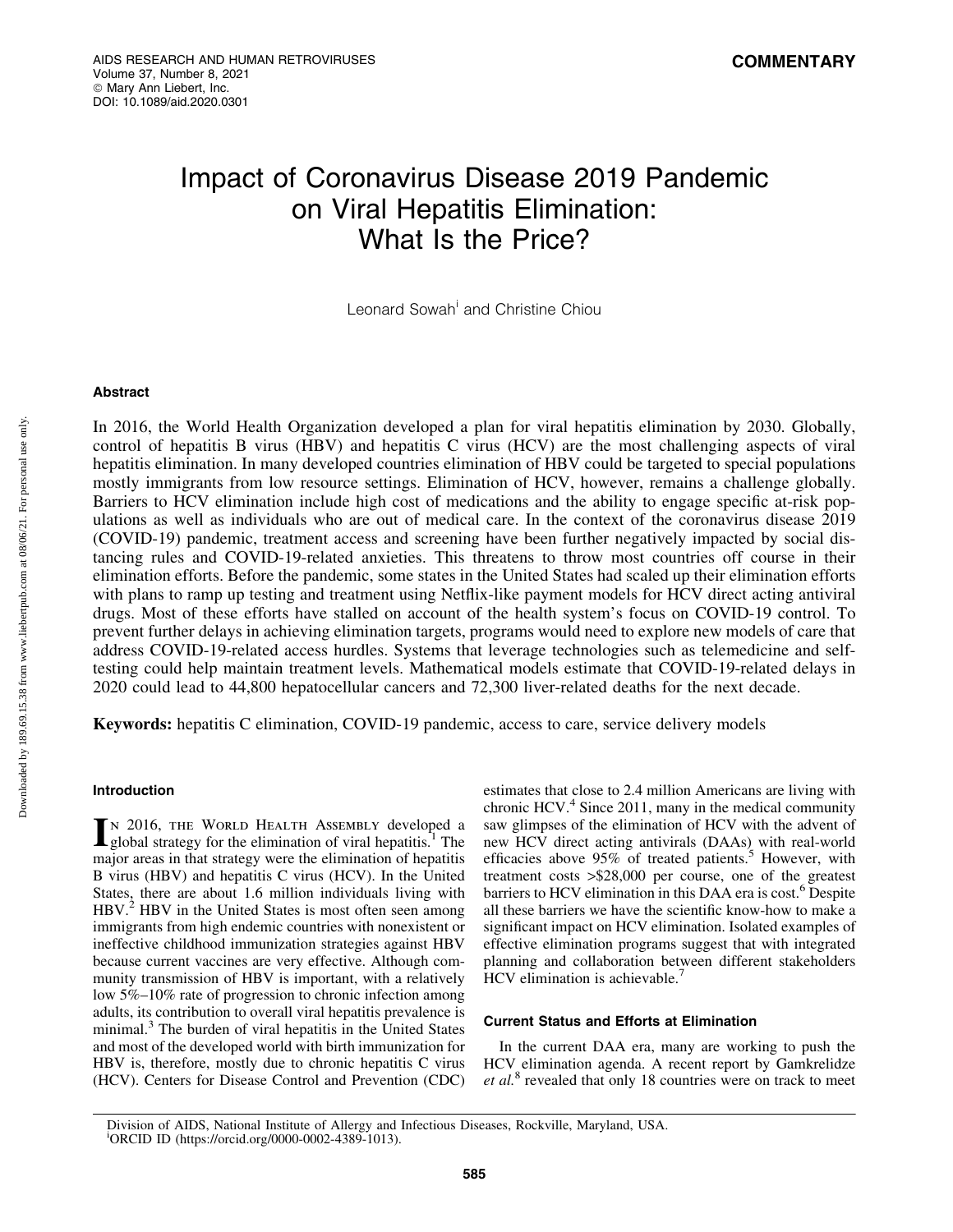their elimination targets by 2050. Among these, 11 countries Australia, Canada, France, Germany, Iceland, Italy, Japan, Spain, Sweden, Switzerland, and the United Kingdom were on track to eliminate HCV by 2030 based on 2019 data. The United States was projected to achieve elimination sometime after 2050. To advance this imperative and in recognition of changes in HCV epidemiology the CDC now recommends screening of all adults >18 years at least once in their lifetime and annual screening for at risk individuals.<sup>9</sup>

Further elimination efforts include encouraging the use of simplified treatment algorithms with new laboratory orders available both through Quest Diagnostics and Laboratory Corporation of America (the two major commercial laboratory companies in the United States) for HCV antibody testing with reflex HCV RNA. This allows diagnosis of active HCV infection to be achieved with one laboratory order and blood draw. The American Association for the Study of Liver Diseases has developed simplified guidelines to assist generalists in managing HCV in their patients to assist in ramping up therapy. Currently for treatment-naive HCV patients without decompensated cirrhosis, pretreatment evaluations no longer require determination of HCV genotype or resistanceassociated strains testing. Such patients can be treated using any one of the two available pangenotypic DAAs sofosbuvir/ velpatasvir or glecaprevir/pibrentasvir.<sup>10</sup> Only common routine laboratory tests such as complete blood counts and platelets, comprehensive metabolic panel, coagulation profile, and of course HCV RNA levels to confirm active disease are required before treatment initiation. Physicians and other prescribers would, however, need to confirm such patients do not have advanced cirrhosis using the Child–Pugh score and the Fibrosis-4 (FIB-4) index for liver fibrosis, which can both be easily determined using web-based and smart phone applications. This strategy was recently tested in an international patient population in the MINMON Study; conducted by the AIDS Clinical Trials Group and was shown to be safe and effective.<sup>11</sup> Additional simplification features include, no on treatment clinic visits and laboratory monitoring, making this strategy easily scalable in even resource-constrained settings.

In the United States, efforts at reducing the cost of HCV treatment by using special Netflix-like subscription payment models initiated by the Veterans Administration and later by States such as Washington State and Louisiana is addressing the cost barrier.<sup>12</sup> The use of subscription payment contracts with pharmaceutical companies provides health care plans and states with the ability to treat as many affected patients as they can over a given time at a fixed cost. These efforts have become very relevant to U.S. state Medicaid programs since Medicaid covers more HCV positive enrollees when compared with private insurance.<sup>13</sup> The National Governors Association identified the use of subscription payment model as one possible solution to the ever-increasing cost of drugs as a percentage of the state Medicaid expenditure.<sup>14</sup> Before 2020 many states started ramping up testing and treatment using different medication payment models.

# Barriers and Challenges Related to Coronavirus Disease 2019

Efforts by states such as Washington and Louisiana to eliminate barriers related to costs using subscription payments and improve access to treatment were expected to make significant impact on disease burdens. Unfortunately, these efforts may be negatively impacted by the coronavirus disease 2019 (COVID-19) pandemic. Social distancing and focusing of the health system on COVID-19 control is, however, adding additional challenges to HCV elimination.

A recent survey by the World Hepatitis Alliance revealed that HCV treatment programs are experiencing barriers to medication access secondary to COVID-19. Survey respondents identified avoidance of health facilities on account of fear of COVID-19, refocusing of services toward pandemic control, travel restrictions, closure of health care facilities and drug shortages as some of the leading causes of poor  $access$  to medications.<sup>15</sup> Another consequence of the COVID-19 pandemic is the disruption of available harm reduction services in many communities which could worsen risk of HCV and other blood-borne pathogens. A recent report by the Overdose Detection Mapping Application Program of the University of Baltimore reported a 42% increase in reports of overdoses in May 2020 compared with 2019 numbers. This report also revealed a 17.6% increase in suspected overdose deaths since social distancing and stay-athome orders were implemented in March 2020.<sup>16</sup>

There are currently no reliable estimates on the impact of COVID-19 on viral hepatitis programs in the United States, but the National Alliance for State and Territorial AIDS Directors information suggests that >90% of providers anticipate a decrease in outreach, testing, and linkage services.<sup>17</sup> With most infectious disease providers involved with the COVID-19 control efforts to varying extents the impact of COVID-19 on HCV infection and diagnosis rates will be difficult to quantify. The World Hepatitis Alliance survey suggested that screening rates may be reduced.<sup>15</sup> On this account we can assume that any gains made in HCV elimination efforts may be reversed or at best stalled by the pandemic. This concern has been raised by many providers in the field.18,19 Treatment delays for vulnerable patients with HCV has potential to lead to further disease progression and development of fibrosis. These delays could lead to both poorer health status and increases in the cost of care for individual patients affected. The global impact will be seen in delays in achieving set targets as well as increased overall system costs. Mathematical models assuming a 1-year delay in HCV elimination programs secondary to COVID-19 predicted 44,800 excess hepatocellular cancers and 72,300 excess liver-related deaths globally for the next 10 years. This delay scenario is also expected to lead to 746,000 missed treatments. Most of these missed treatments are expected to be in World back Income-designated high- and middle-income countries with  $\langle 3\%$  from low-income countries.<sup>20</sup>Thus, the cost in quality of life and the excess morbidity and mortality due to these delays cannot be overemphasized.

# Solutions and the Path Forward

To reduce these negative impacts, all health systems and providers need to be cognizant that social distancing rules and other COVID-19 precautions could exacerbate high-risk behaviors. State, federal, and other municipalities across the globe should acknowledge the scientific data on COVID-19 and develop and enforce public health efforts to contain and control the pandemic. Within this climate viral hepatitis and other health programs should proactively develop solutions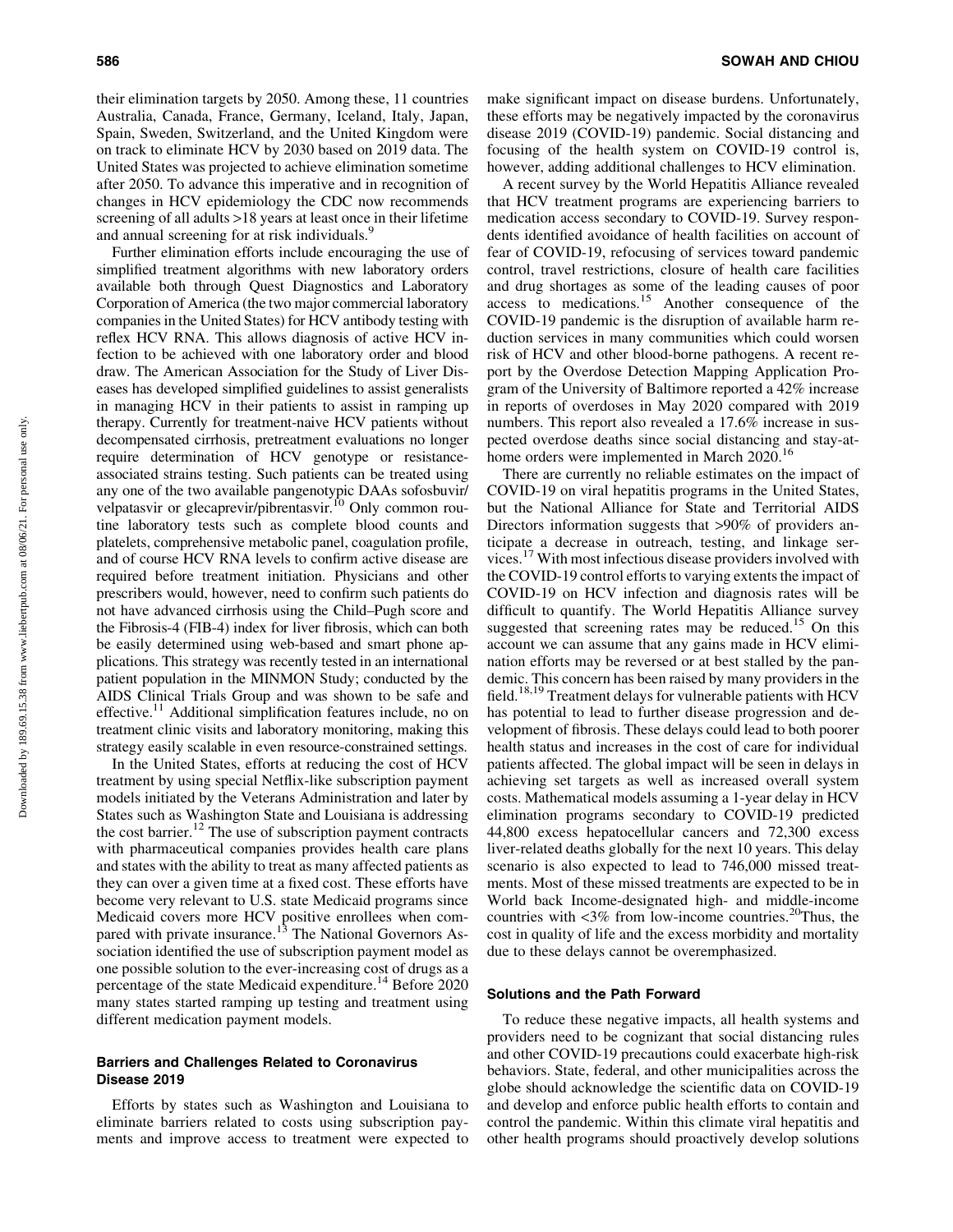# VIRAL HEPATITIS ELIMINATION AND COVID-19 PANDEMIC **SALL AND SET AND SALL AND SALL AND SALL AND SALL AND SALL AND**

to resume and maintain appropriate health services during the pandemic. Alternate service delivery models that prioritize continuity of care without increased face-to-face contacts must be explored. Any such adopted service models would require active evaluation to determine effectiveness and participant acceptability. Programs, systems, and providers can modify some of the suggestions provided in Table 1 for COVID-19-related barriers to elimination. Service organizations and program funders need to remain cognizant of ongoing issues within their relevant target populations and quickly adapt programs to rapidly changing situations. Programs must maintain active communication with their clients to help identify potential gap areas and develop interventions to address these gaps.

In these times of social distancing interventions such as home self-testing for HCV/HBV and HIV could be considered with appropriate regulatory controls. In the absence of such services many states, and municipalities would experience significant short falls in gains made in the past few years. This would further delay efforts at meeting the 2030 HCV elimination targets.

The current laser focus on COVID-19 while expedient would need to be done while remaining cognizant of potential unintended consequences of the pandemic response. Providers and programs in HCV care delivery must stay abreast

## Acknowledgments

We thank colleagues and family who were instrumental in helping with the development of this article. We would like to specifically mention Dr. Beverly Alston-Smith of the Division of AIDS who provided advice on content and my spouse Dr. Aisha Yansaneh of United States Agency for International Development (USAID) who provided editorial assistance.

# Authorship Confirmation Statement

All persons who meet authorship criteria are listed as authors, and all authors certify that they have participated sufficiently in the study to take public responsibility for the content, including participation in the concept, design, analysis, writing, or revision of the article. Furthermore, each author certifies that this material or similar material has not been and will not be submitted to or published in any other publication before its appearance in AIDS Research and Human Retroviruses.

Table 1. Potential Solutions to Pandemic-Related Barriers to Hepatitis C Virus Elimination

| Case finding and linkage to care                                                                                           | With reductions in in-person patient visits treatment programs will<br>need to develop new systems that are adaptable to our current<br>reality. Effective development and rollout of self-testing<br>technologies and algorithms primed by the COVID-19 response<br>using online methods or snowball approaches embedded in SSP<br>could overcome some of the deficiencies in case identification.                                                                                                                                                                   |
|----------------------------------------------------------------------------------------------------------------------------|-----------------------------------------------------------------------------------------------------------------------------------------------------------------------------------------------------------------------------------------------------------------------------------------------------------------------------------------------------------------------------------------------------------------------------------------------------------------------------------------------------------------------------------------------------------------------|
| Engagement into care and retention of at-risk<br>persons in the care delivery system                                       | In most states and municipalities at-risk persons belonging to illicit<br>drug using populations have challenges in engagement into care.<br>These challenges have been further exacerbated by the pandemic<br>and social distancing rules. Use of mobile teams complemented by<br>effective virtual communications links can improve engagement.<br>To help build trust such teams need to be run on a harm reduction-<br>based model of care. This will improve engagement with PWID<br>communities and enable easier engagement with HCV care when<br>appropriate. |
| Laboratory infrastructural challenges                                                                                      | Use of simplified treatment algorithms already developed and tested<br>in implementation trials without any on-treatment laboratory<br>monitoring will reduce challenges with laboratory services<br>capacity. <sup>11</sup> Broader adoption of such minimum monitoring<br>approaches to treatment could ensure care continuity across<br>different infrastructural and systemic hurdles in both high-,<br>middle-, and low-income settings.                                                                                                                         |
| Treatment simplification complemented by<br>telemedicine                                                                   | Integration of simplified treatment approaches into telemedicine<br>could enable different levels of in-person interactions for different<br>patient categories. Telemedicine and liaising with offsite<br>laboratories could enable programs to bypass obstacles to care<br>within their own health systems and maintain services through<br>potentially highly restrictive in-person treatment policies.                                                                                                                                                            |
| Optimized and effective delivery systems for HCV<br>DAAs from pharmacies or appropriate health<br>system sites to patients | The World Hepatitis Alliance survey revealed that many patients<br>were unable to access HCV medications either because their clinic<br>sites were closed, or they were unwilling to go into health care<br>sites perceived as high risk for COVID-19 transmission. <sup>15</sup><br>Development of systems that deliver medications to patients'<br>homes or community locations for pickup will effectively<br>eliminate this COVID-19-related barrier.                                                                                                             |

COVID-19, coronavirus disease 2019; DAAs, direct acting antiviral drugs; HCV, hepatitis C virus; PWID, people who inject drugs; SSP, Syringe Services Programs.